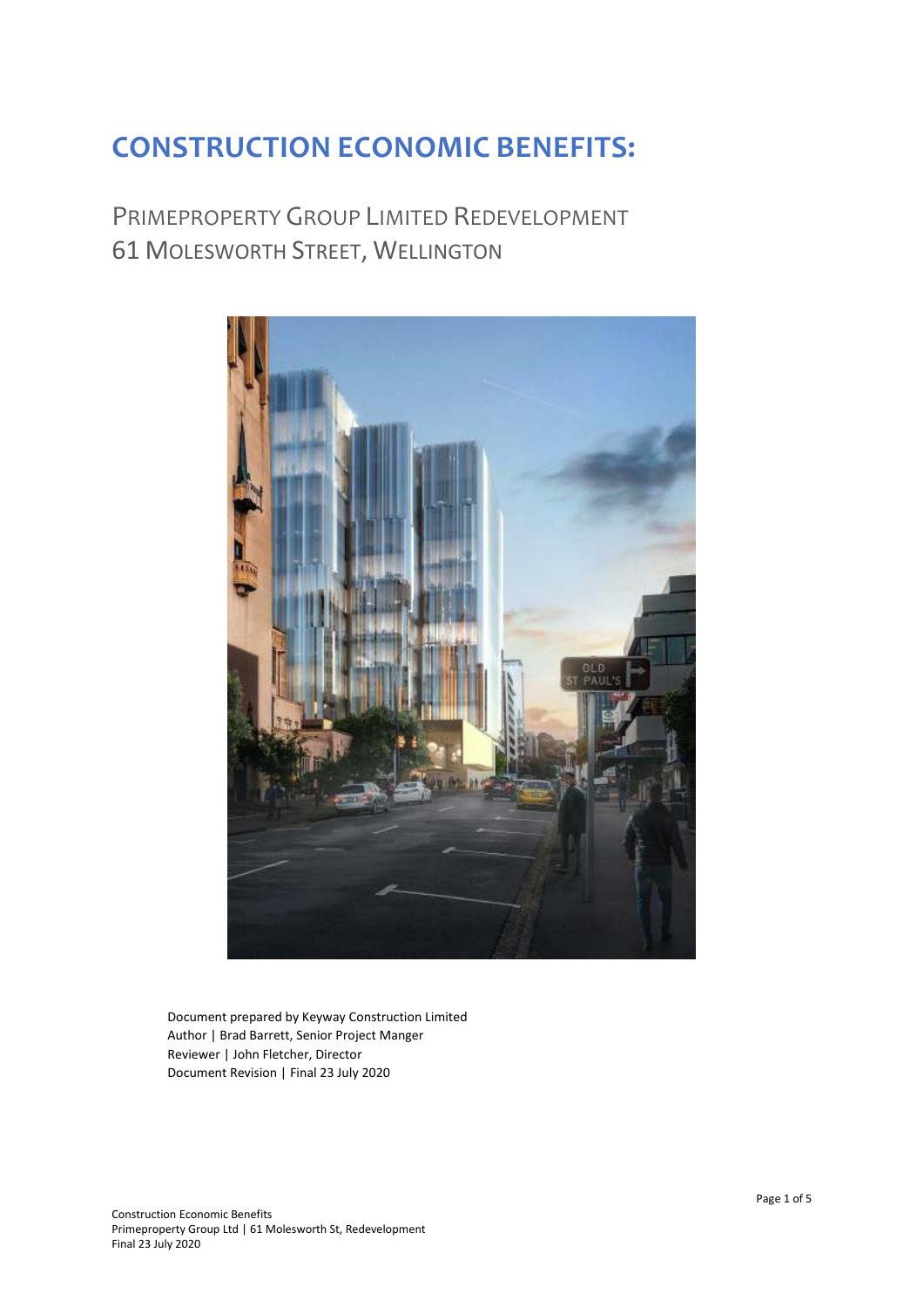## Introduction

Keyway Construction Ltd (KCL) has been engaged by Primeproperty Group Limited (PPG) as the Project Manager for PPG's proposed redevelopment of their site located at 61 Molesworth, Wellington. KCL has prepared the following report to demonstrate the economic benefits of this project through the planning and preconstruction phase, through the construction of this development.

The proposed development consists of a basement carpark, ground floor commercial/retail space and 12-floors of A grade office space. Totalling approximately 24,350m2 of gross floor area and 19,214m2 nett leasable area. The new building replaces the original building which was damaged in the 2016 Kaikoura earthquake and was subsequently demolished because of the damage sustained during this event. The development site is located on the corner of Molesworth St and Colina Terrace.



The building will be constructed from a highly resilient base isolated concrete and steel structure with an impressive glass façade. When complete, 61 Molesworth Street will be one of Wellington's premier commercial buildings, with leading earthquake resilience, looks and efficiency The estimated cost for the development is circa \$145 million. This considers design costs, consenting fees, construction cost and tenant improvements. The design team is in place and ready to proceed to the next design phase. PPG has funding in place to commence construction when the statutory requirements are complete. Essentially this project is "shovel ready."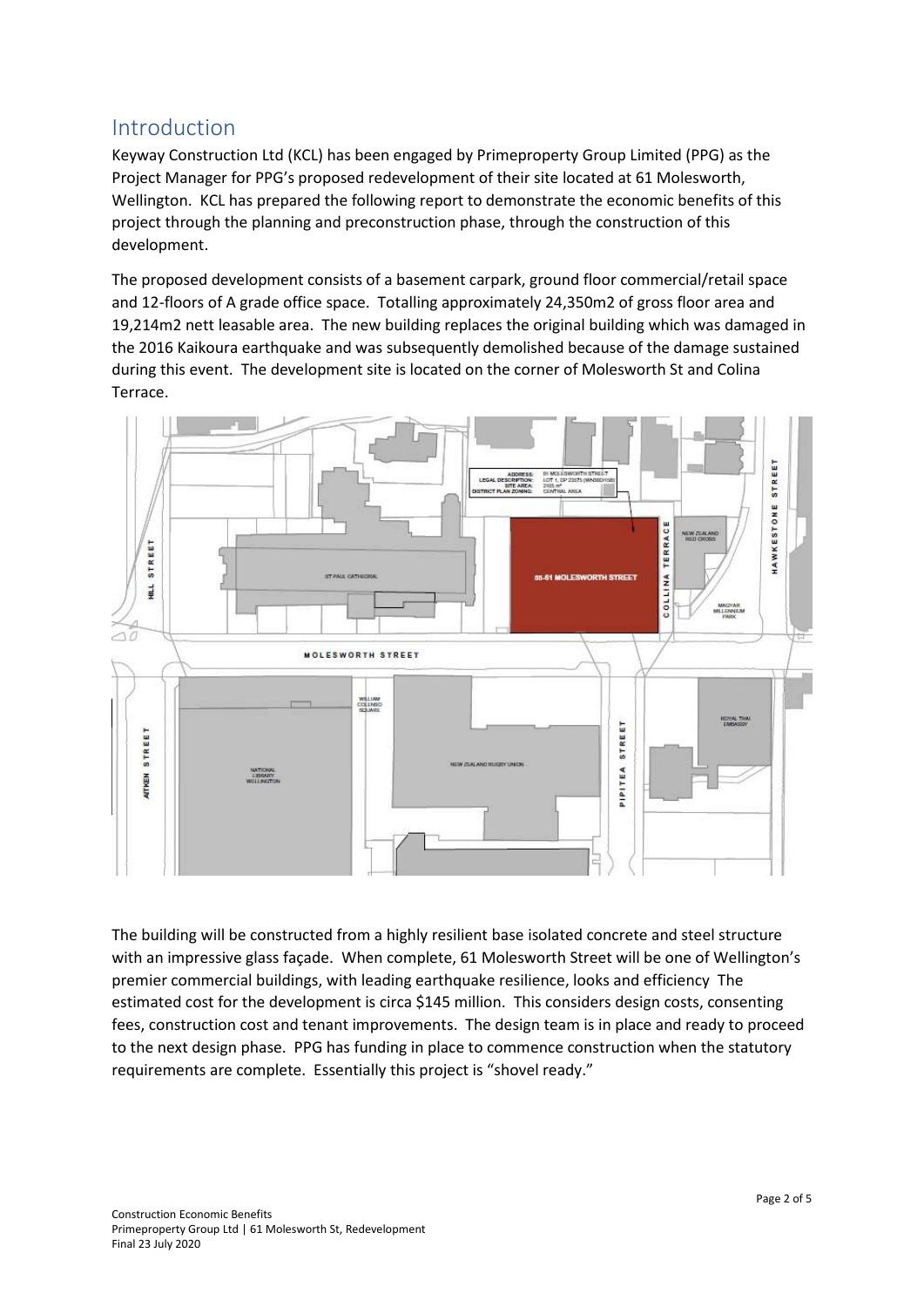## Economic Benefits of Construction

**Summary Estimated Development Budget** 

| Design, Consultant costs  | \$4,500,000            |
|---------------------------|------------------------|
| <b>Consent Fees</b>       | \$415,000              |
| Insurance                 | \$720,000              |
| Construction:             |                        |
| Structure & Envelope      | \$52,000,000           |
| Landlord Base Build work  | \$57,575,000           |
| <b>Tenant Fit Outs</b>    | \$10,500,00            |
| Project Contingency @ 15% | \$18,900,000           |
| <b>Estimate Total</b>     | \$144,566,500 plus GST |

#### **Construction Schedule**

The following gantt chart outlines the anticipated project duration of four years to complete the development. This allows for eighteen months in design and planning and thirty months in construction.

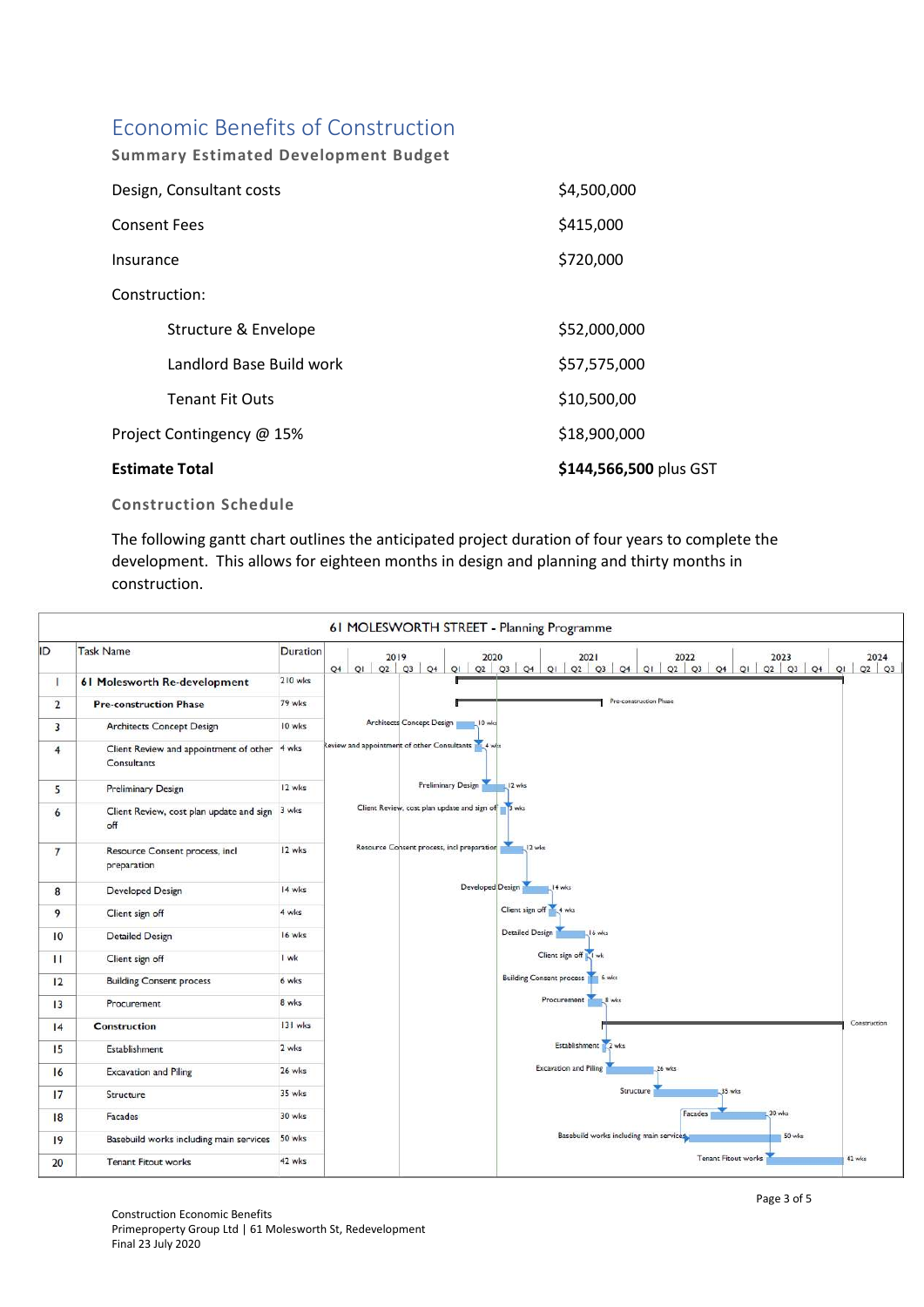To demonstrate the economic impacts. The project has been divided into two phases, preconstruction and construction.

#### **Preconstruction**

This phase encompasses the design, planning, tendering and statutory processing for the project. The previous planning schedule allows approximately eighteen months for this period and the estimated cost for design is \$4,500,000. Translating that into hours of work and full-time employees (FTE), This equates to approximately 14.4 FTE's for the duration of the design period.

These FTE's will be Architects, Structural Engineers, Geotechnical Engineers, Services Engineers, Planners and Project Managers. The time and cost associated with the preconstruction mentioned above, only relates to those roles directly involved in the project. The indirect jobs that can also be considered/required are the roles of the Building Consent Authority (BCA in this instance Wellington City Council), WCC contractors and Peer Reviewers etc. Service and Network providers will be required for input into infrastructure requirements for the development, Wellington Water and Wellington Electricity being examples.

The following statement was provided by Evelyn Axten, Principal at Jasmax.

*Jasmax is a multidisciplinary design practice, which provides Architecture, Interior Design, Urban Design, Landscape Design and Branding Services employing over 200 New Zealand based employees across three studios; Wellington, Auckland, Christchurch.* 

*Upon granting of Resource Consent for 61 Molesworth Street, the project can move to compete all design and construction phases. This would bring significant commercial project work into our local Wellington studio of 16 employees. The project would provide full time employment for 6-8 staff members over the first 18-month period, and 2-3 full time staff members for a further 24-30 months. For Jasmax, a SME operating in a challenging construction industry highly effected by the economic impact brought on by COVID-19, a project of this size would provide the much-needed financial certainty for our local business.* 

The following statement was provided by Sarah Bennetts, Associate at Beca

*Beca Ltd's involvement in the design and construction monitoring of the structural and building services aspects of the project would have a significant positive impact on the workload of the Wellington team. This would include the following disciplines:*

- *Mechanical Engineers*
- *Electrical Engineers*
- *Fire Engineers*
- *Plumbing and Drainage Engineers*
- *Civil Engineers*
- *Structural Engineers*
- *Building Scientists*
- *Designers*

*Within these disciplines, specialist engineers would also be utilized, for example for communications,*  lifts and security. Over the duration of the project more than 60 staff members will be involved in the *project and an estimate of 15,000 hours.*